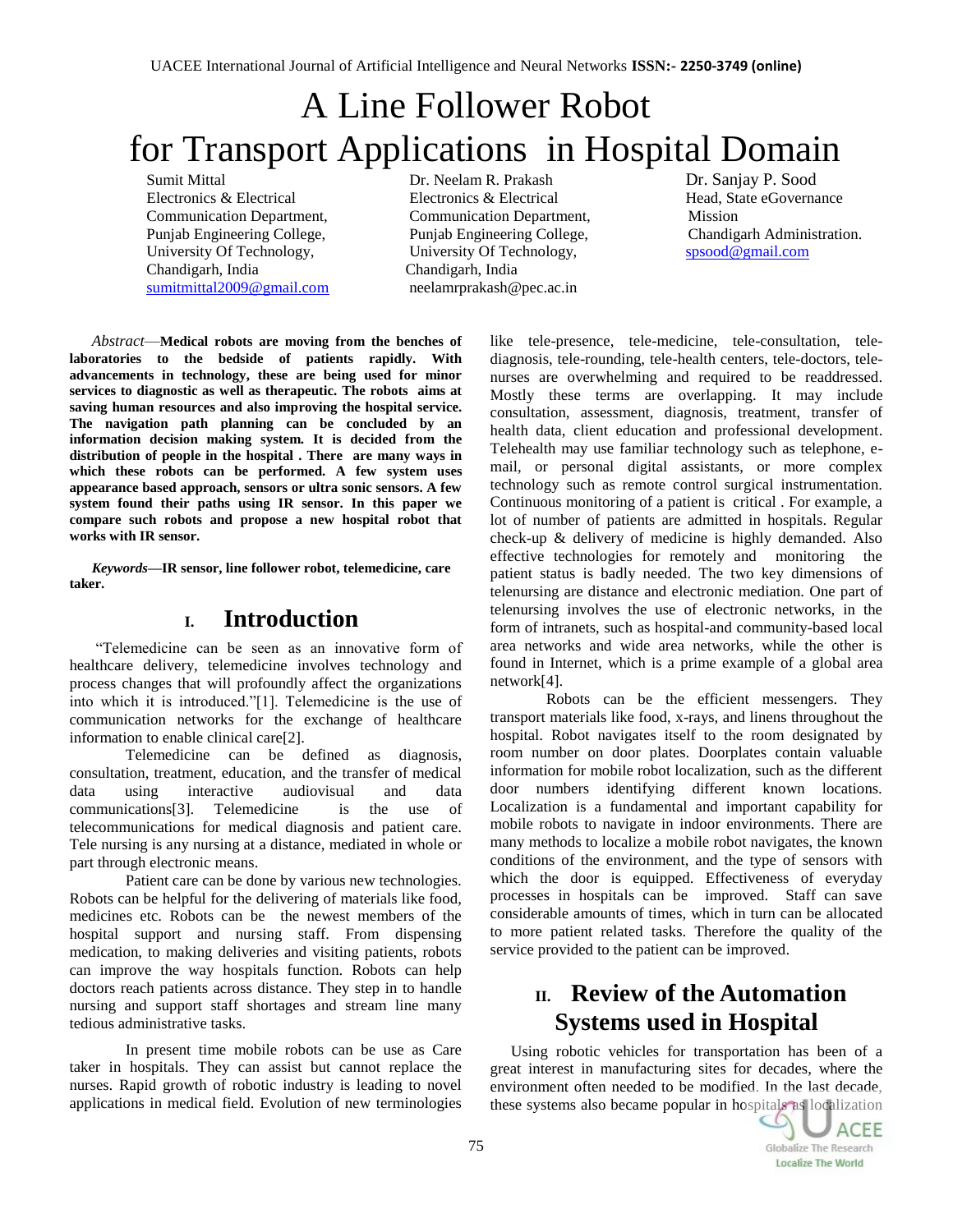techniques are more advanced, and range sensors are faster and more precise; which makes it possible to implement such systems with minor modifications in environments.

Recently, automation techniques are applied widely in many fields such as factory automation, office automation, hospital automation, building management automation. The purposes of automation are both to save time and manpower and to improve the service quality. Since the personnel of a hospital are always assigned several tasks at a time as a result of saving the hospital expenses. It makes the quality of the hospital service lower. Mobile robots stand out as the most prominent means of automation of transportation tasks in hospitals.

Mobile robots are extensive investigated in recent years. Their applications consist of labor, porterage, guidance, discovery. Since the increase in **DSP** techniques is **so** rapid, the research on mobile robots based on digital visual of processing are raised obviously. There are many ways in which these robots can be performed. A few system uses appearance based approach, sensors or ultra sonic sensors. A few system found their paths using MATLAB programming. In this paper we compare such robots and propose a new hospital robot that works on the principle of line follower. Generally, room recognition for the purpose of localization applies the same concept as pattern recognition. The development process can be separated into four major stages – the software development, the hardware design, integration of hardware and software, and finally the performance analysis for the overall system. let we discuss such system one by one.

# *A. System Uses Appearance Based Approach*

The aim of system was to develop a room recognition system using appearance-based method for mobile robot localization. The room recognition was achieved by matching colour histogram of image using the Artificial Neural Network. A hardware module and a software module have been developed for the system. The hardware module consists of a catadioptric sensor system implemented on a mobile robot platform. The software module encompasses several sub modules namely image acquisition; image preprocessing; histogram plotting; histogram filtering, sampling and normalization; neural network for offline training and testing, and finally real time room recognition[5].

## *1)* **The Software**

The operating system used for the software module is the Windows 98 or Windows 2000. The software was written in Microsoft Visual Basic 6.0 platform. Such system was developed on the basis of image recognition. The software includes functionalities for image acquisition, image conversion, plotting of colour histogram, filtering, sampling and normalization of histogram and finally a neural network for training and testing.

|                      |                                            |                 | Software for Appearance Based Recognition |
|----------------------|--------------------------------------------|-----------------|-------------------------------------------|
| Image<br>Acquisition | Extraction of<br>Single Color<br>Component |                 | Histogram<br>Plotting                     |
| Histogram Filtering, |                                            | Neural Network: |                                           |

Training and

Testing

*Figure 1:-Sub modules in the appearance based recognition software*

#### *2)* **The Hardware**

Sampling and

Normalization



Figure 2: BeMR with the catadioptric sensor

The mobile robot selected for sch system was the Bluetooth Enabled Mobile Robot (BeMR) from the UTM Robotic Research Laboratory designed by Yeong [6]. That robot had been equipped with multiple Human Robot Interaction methods and had the capability to perform domestic tasks under human control.*The* catadioptric sensor is constructed using a reflector ball, a shade and a webcam on an aluminium rod, then mounted onto the robot.

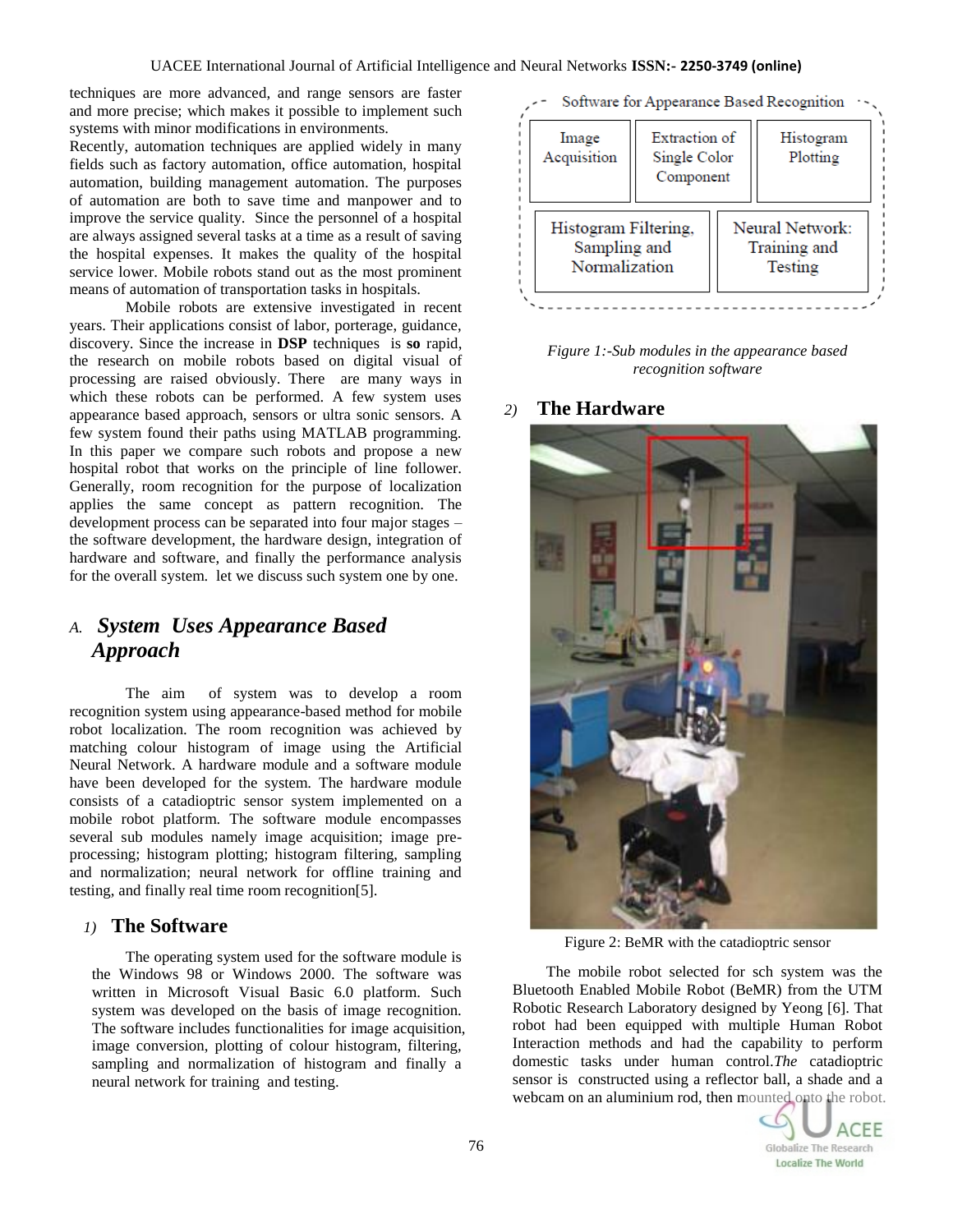#### *B. System Uses Ultrasonic Sensors*

The ISHR was designed by combining information decision making system, image processing and ultrasonic sensing system . Since the hospital environment map can be regarded as known**,** the optimal navigation path can be concluded from information decision making system according to both the assignment of robots jobs and the distribution of people in each region of the hospital [7].

#### *1)* **System architecture**

In the system, the feedback signals was given by the visual system and ultrasonic sensory modules are provided the robot as the environment information for obstacle avoidance. Fig. 3 shows the system configuration of the IHSR (intelligent hospital service robot). In which, the visual system which consists of a CCD camera and the related image processing modules offers the processes and analyses of the images in front of the robot. It achieves the estimation of the relative obstacles' directions. Additionally, there are nine ultrasonic sensors set separately every 22.5" on the froe half circumference of the robot, whereby the distances between obstacles and the robot can he detected via the CPLD modules.

The PC serves as a control centre of the robot, in which, an integrated fuzzy controller infers navigation commands from the information of the visual system and the ultrasonic sensors. It then drives the motors to control the movements of the robot. The driver circuit is realized by DSP TMS320F2812. Besides, the power supply includes three 12V batteries, in which two batteries supply 1 IOV AC via frequency converter for the PC and the CCD camera, and the other directly supplies the DC power. The schematic plan of the robot is shown in Fig. 3.



Figure 3: System configuration of the IHSR

#### *2)* **Information decision making system**

The information decision making system aims to integrate the task commands assigned to the robot and then to perform global path planning. 'Take the chart gatherdispatch as an example, since the charts of outpatient services are managed uniformly by personnel for filing, keeping and gathering-dispatching. However, in most hospitals, the charts always cannot be dispatch to each department on time owing to the shortage of manpower. It thus causes the clinic inconvenient and increases the waiting time. The IHSR was just designed to resolve such problems.

# **III. Line Follower as a Care Taker Robot in Hospitals**

# *A. Objective of Project*

 The objective of the hospital transport mobile robot is to carry out such tasks **as** the delivery of off-schedule meal trays, lab and pharmacy supplies, and patient records. Unlike many existing delivery systems in the industry which operate within a rigid network of wires buried , a hospital transport robot is expected to be able to navigate much like a human would, including handling uncertainty and unexpected obstacles. This kind of robot can be used for military purposes, delivery services, transportation systems, blind assistive applications. Moreover, there are many annual line follower robots competitions organized by universities or industries around the world. They usually ask robotic teams for building a small robot with specific dimensions and weight according to the competition rules.

Generally, the line follower robot is one of the self operating mobile machines that follows a line drawn on the floor. The path is a visible black line.

The basic operations of the line follower based robot is capturing the line position with optical sensors mounted at the front end of the robot[8]. Most are using several numbers of photo-reflectors. Therefore, the line sensing process requires high resolution and high robustness.

This Project includes the mechanism of sensing the huddles while robot is in auto navigation system operation and it will be sensitive to the huddles in their path as well as if there will be any dump. While it is sensing all these huddles and try to self navigate itself.

This Is directed to the reflection of IR from any huddle and the receiving module which will detect a signal reflected by any huddle and give signal to the mother controller further it will follow an predefined logical operations to follow a right path via which it will easily step forward without touching any huddle.

This Project also includes the mechanism of line tracking with the help of IR based sensors. Here we used a

**ACEE** 

Globalize The Research **Localize The World** 

77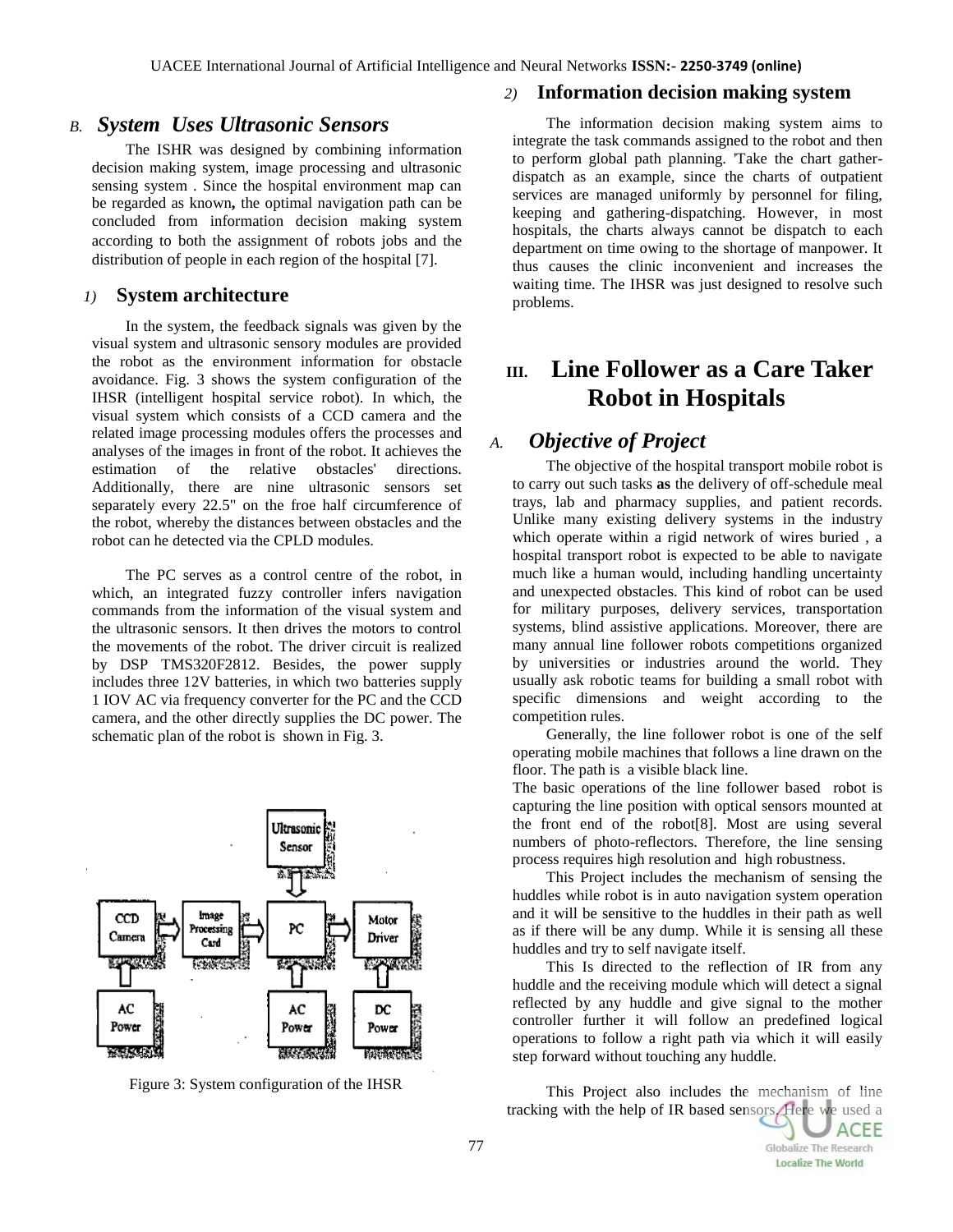sensor plate which consist of 7 pairs of IR transmitter working in the concept of two pairs at a time. Transmitter transmits the IR and which will be reflected by the ground it depends upon the color of the floor that what strength of IR it will reflect back and then this reflected signal will allow to feed as the input to the comparator which takes the decision whether the color is odd or even then the pulses from this comparator will given to the controller as an input. With the help of predefined calculations controller will handle the pulses of the motor driver card according to that motors will work to make the robot path on the line always.

## *B. System Architecture*

It consists of various aluminium base and stepper motors to transfer motion of a Robot.

Most of the motors we are familiar with spin when provided with electricity. The small DC motors found in toys have two wires coming out of them-- and batteries have two sides (+ and -), so it's pretty easy to figure out how to hook them up. Connect the battery to the motor one way, and it spins clockwise. Reverse the connection and you get counter clockwise. We can certainly use our parallel port bit wires to control the electricity feeding a DC motor, but because the motor spins freely, it is difficult to precisely control exactly how far it spin.

In the line follower robot project we have used pairs of IR (infra-red)emitter/sensor. The sensor on getting blocked or unblocked sends combination of high/low signals to AT89C51 microcontroller which are processed and appropriate signals are sent to L293D (motor driver chip) which switches on/off the motors so as to keep the robot moving in one direction



Figure 4. System Architecture

## *C. Information Decision Making System*

Sensing a line and manoeuvring the robot to stay on course, while constantly correcting wrong moves using feedback mechanism forms a simple yet effective closed loop system. As a programmer you get an opportunity to ‗teach' the robot how to follow the line thus giving it a human-like property of responding to stimuli.

## *D. Working of Project*

The robot uses IR sensors to sense the line, an array of 8 IR LEDs  $(Tx)$  and sensors  $(Rx)$ , facing the ground has been used in this setup. The output of the sensors is an analog signal which depends on the amount of light reflected back, this analog signal is given to the comparator to produce 0s and 1s which are then fed to the microcontroller.



Figure 5. Line follower based Hospital Service Robot



Figure 6. Hospital Corridor

A hospital corridor is given as shown in figure. HSR will start moving in direction of the path given. It will follow the line which is given to it. For example if we want to send our material in room no. 3 then we will input the room no. through input keys. Robot will move on the line.

As we are having in corridor figure lines in front of room no. are intersecting the main line. As the robot is moving on main line it will count 1 for first intersection, count 2 for the second intersection and so on. As we have input the room no. 3 system will count till 3. As soon as the count is equal to the input it will move to the left of its path. The robot will enter in the room and get stop as soon as got the next count. Now a massage will be displayed on the LCD "collect your material". Sensor on the top of the plate will sense the collection of the material. As the person will collect his material the robot will take **U** turn and will come back to its initial position.